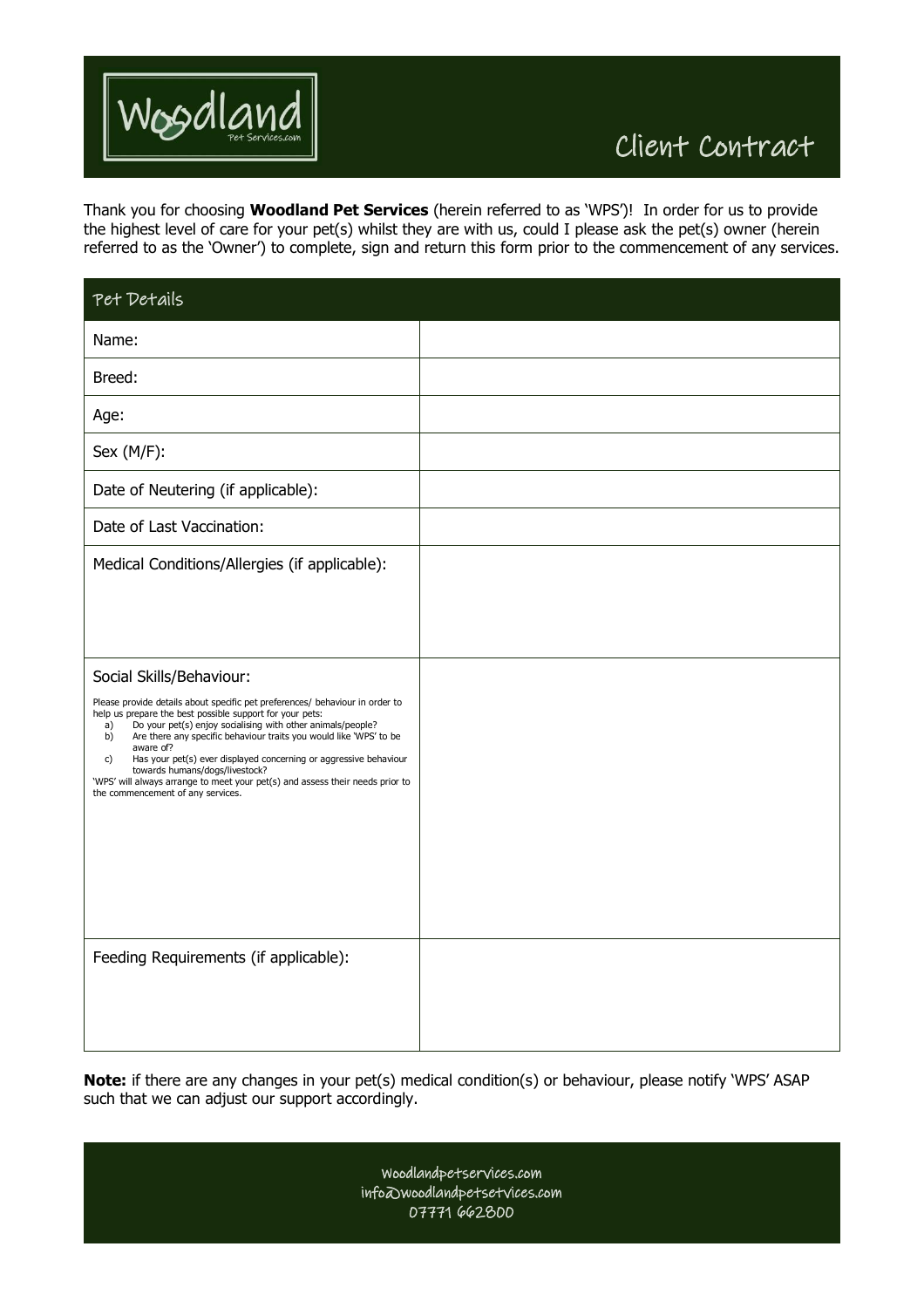

## Client Contract

| Services & Rates                   |                      |  |
|------------------------------------|----------------------|--|
| Puppy/Cat Visits:                  | £13 /30-minute visit |  |
| Dog Walking (Group - max. 4 dogs): | £13 /45-minute walk  |  |
| Dog Walking (Individual):          | Price on application |  |
| Pet Sitting (Client's House):      | £50 /24-hour period  |  |

**Booking Terms:** service requirements for successive month to be supplied in writing by the 25<sup>th</sup> of each month. Please note that all booking times are estimated; whilst every effort is made to be prompt, please allow +/- 30 minutes from the agreed time to accommodate traffic/other delays. In adverse weather conditions, 'WPS' will be in contact to assess the risks/benefits.

**Cancellation/Addition Terms:** acknowledging that schedules change, 'WPS' always aims to provide flexibility within our policies to support your needs. In order to support this, we request that all cancellations be requested in writing with at least 48 hours' notice. Cancellations made after this time will be charged at the full rate. Additional services may be requested at any time and 'WPS' will always aim to accommodate where possible.

**Payment Terms:** payment is required in full at end of each calendar month within 7 days of invoice. Payment is requested by bank transfer except where agreed in advance.

| Owner Details           |  |
|-------------------------|--|
| Name:                   |  |
| Address:                |  |
|                         |  |
|                         |  |
|                         |  |
| Gate/Alarm Codes:       |  |
| Phone Number (Evening): |  |
| Phone Number (Daytime): |  |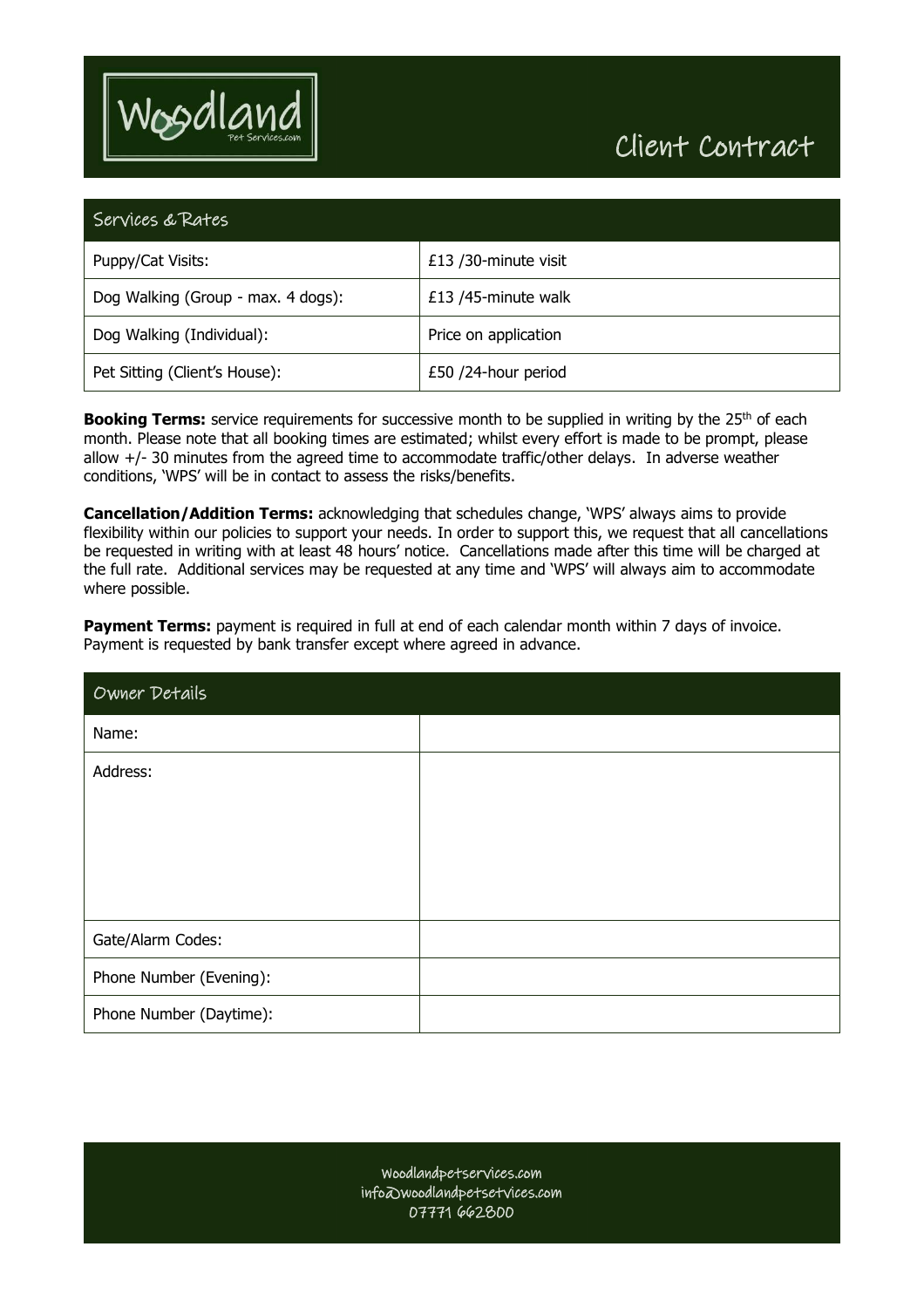

## Client Contract

| Emergency Contact Details            |  |
|--------------------------------------|--|
| <b>Emergency Contact Name:</b>       |  |
| Emergency Contact Phone Number:      |  |
| Registered Veterinary Practice Name: |  |
| Registered Veterinary Address:       |  |
| Registered Veterinary Phone Number:  |  |

## **Permissions:**

- **Off-Lead Walking Consent (applies to Dog Walking only):** by ticking this box, you are providing consent for your dog(s) to be walked off the lead when under the care of 'WPS'. This agreement is based on the assumption that during the initial assessment both the 'Owner' and 'WPS' have agreed that the dog(s) have sufficient recall for such purposes.
- **Emergency Treatment Consent:** by ticking this box, you are providing authorisation for 'WPS' to make decisions in the best interests of the pet(s) listed in this contract and/or a third party in the event of incident, injury or illness. 'WPS' agrees to make every effort to notify the 'Owner' and/or 'Emergency Contact' as soon as reasonably possible and prior to making any decisions. In the event that 'WPS' is unable to obtain prior consent, it is hereby agreed that 'WPS' will proceed to make decisions in the best interests of your pet(s) health and wellbeing based on their professional judgement and/or veterinary advice where required. Where veterinary treatment is required, the 'Owner" will be responsible for the payment of ALL veterinary fees incurred.
- **Social Media/Photography Consent:** by ticking this box, you are providing consent for 'WPS' to use media (including but not limited to photographs and videos) that may include images/descriptions of the pet(s) listed in this contract for the purposes of education or marketing associated with the services provided by 'WPS'.
- **General Data Protection Regulation (GDPR) Consent:** by ticking this box, you are providing permission for 'WPS' to collect and process your personal data for the limited purposes of communications/marketing associated with or relating only to the execution of the services outlined and for the duration of this contract only. 'WPS' hereby agrees not to share this data with any third party except where prior permission is granted. Under the terms of General Data Protection Regulation (GDPR), you have an express right to withdraw this consent at any time, which you may do so by simply sending an email to 'WPS' requesting that your personal data be deleted.

| Sign: | Print: | Date: |
|-------|--------|-------|
|       |        |       |
|       |        |       |